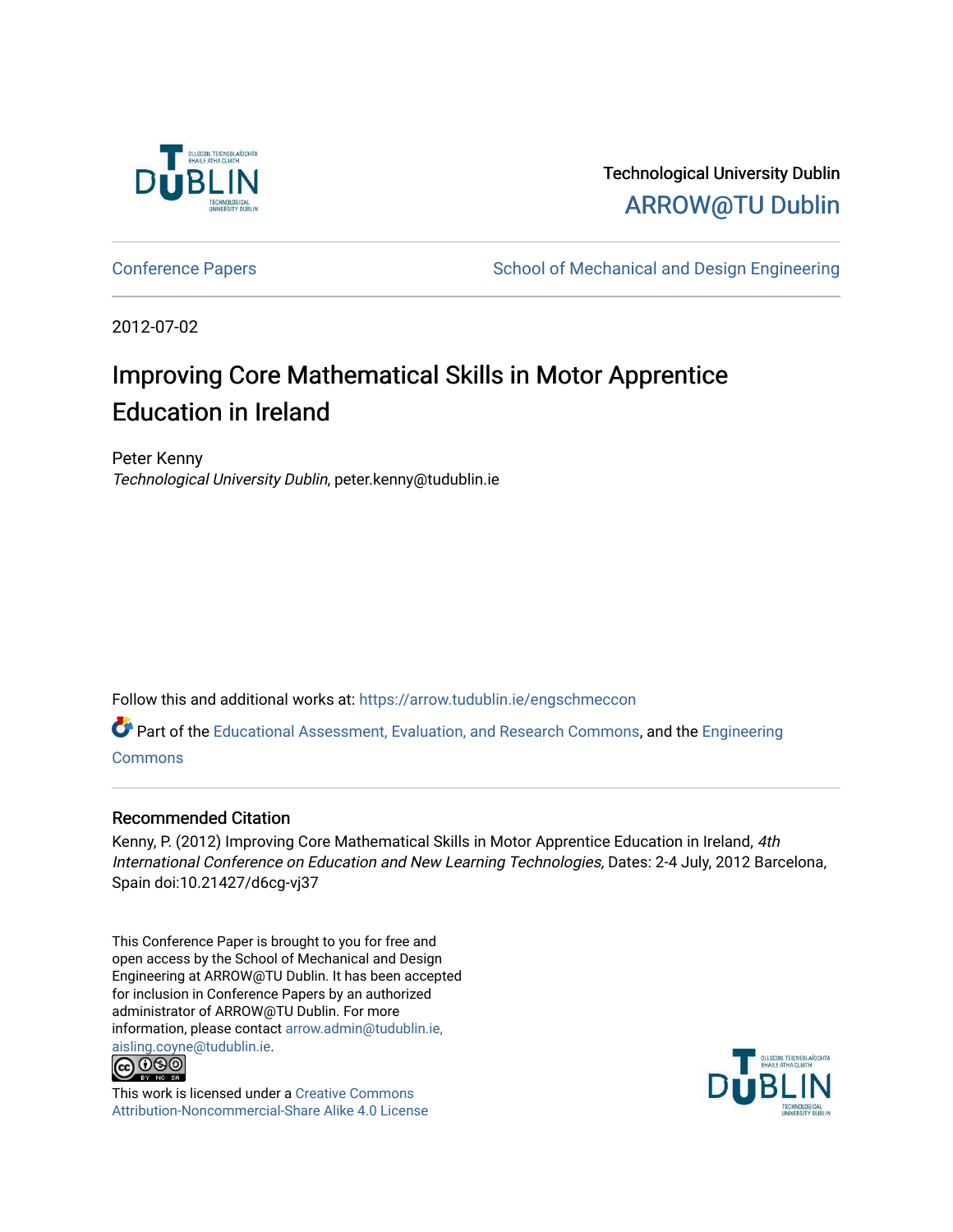# **IMPROVING CORE MATHEMATICAL SKILLS IN MOTOR APPRENTICE EDUCATION IN IRELAND**

## **Peter Kenny**

*Dublín Institute of Technology (Ireland) peter.kenny@dit.ie*

#### **ABSTRACT**

In order to enter into an apprenticeship in Ireland a qualification in mathematics is not essential. Throughout their apprenticeship many motor trade apprentices find that many past mathematical weakness resurface. In addition to this the level and standard of mathematics increases as apprentices progress through their training.

A maths diagnostic test has been developed and sat by a selection of Motor Mechanic apprentices attending off the job training at the Dublin Institute of Technology during the 2011 to 2012 academic year.

The results of this test indicate that many students experience difficulty with mathematically related subjects. The test was then repeated by the same students mid way through the course in order to review their progress. In the intervening period students were encouraged to study a series of online resources. A full statistical analysis and discussion of the results is presented here.

### **INTRODUCTION**

The educational minimum entry level in order take up an apprenticeship in Ireland is five passes at junior stage at second level education. During second level junior stage education mathematics is one of the subjects studied. However it is not compulsory to pass this subject in order to enter into an apprenticeship in Ireland. Therefore after successfully entering into an apprenticeship students may re-counter past mathematical weakness when they begin the off-the-job training stages of their apprenticeship.

During an apprenticeship the level and standard of mathematics increases. This becomes a particular problem when an apprentice reaches phase 6 level as this is the highest level at which an apprenticeship may be studied at off-the-job level in Ireland. See table 1 below.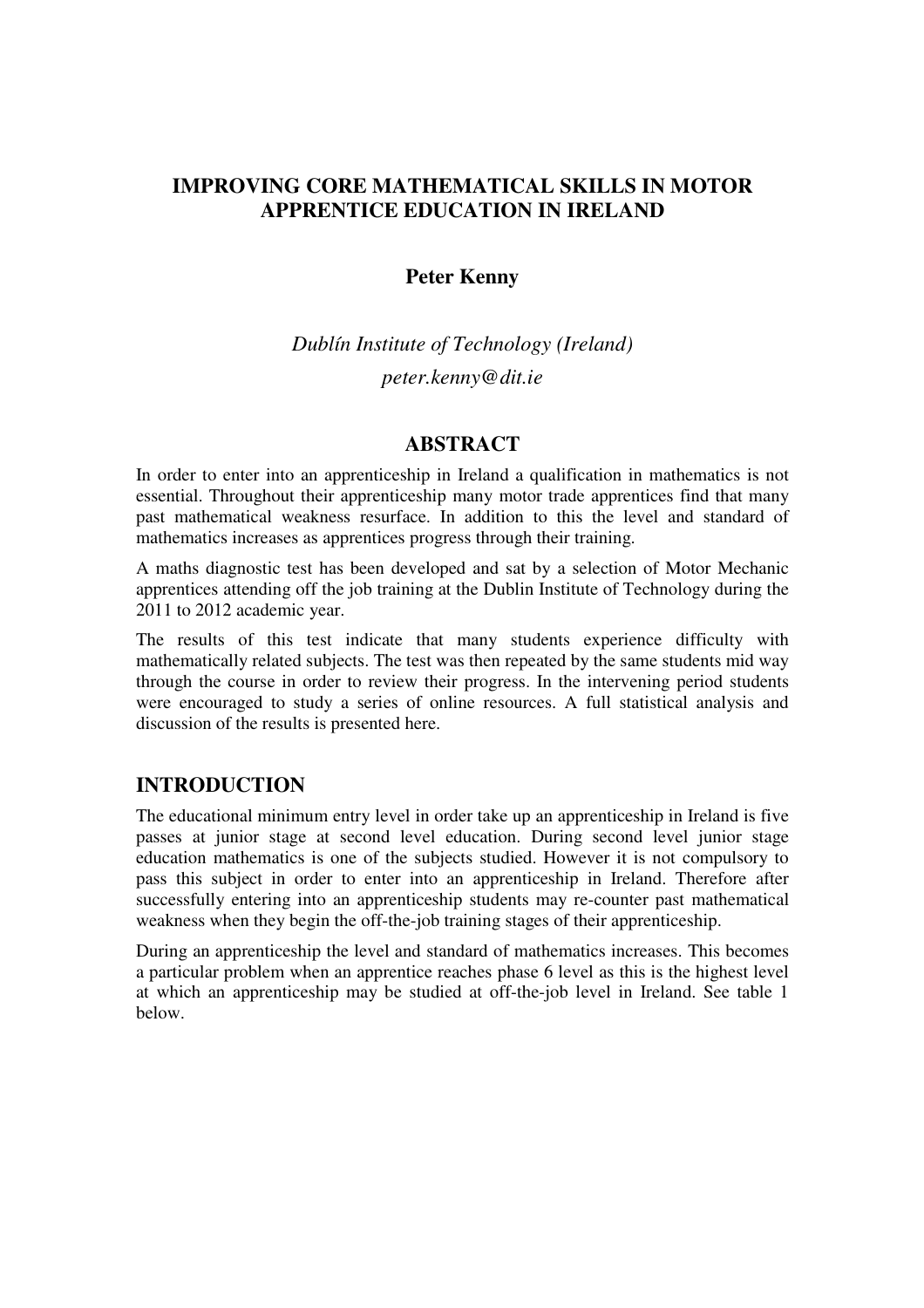| Phase   | Description            |  |
|---------|------------------------|--|
| Phase 1 | On the job             |  |
| Phase 2 | Off the job (20 weeks) |  |
| Phase 3 | On the job             |  |
| Phase 4 | Off the job (10 weeks) |  |
| Phase 5 | On the job             |  |
| Phase 6 | Off the job (10 weeks) |  |
| Phase 7 | On the job             |  |

Table 1 : Irish apprenticeship system

At phase 6 apprentices find the level of mathematics difficult for the following reasons :

- 1. The duration between phase 4 off-the-job and phase 6 off-the-job maybe as much as two years.
- 2. Both the level and standard of mathematics during an apprenticeship gets progressively harder and reaches its peak level at phase 6.
- 3. Any previous problems encountered with mathematics during second level education may re-surface again.

### **DUBLIN INSTITUTE OF TECHNOLOGY**

The Dublin Institute of Technology act of 1992 saw the establishment of the Dublin Institute of Technology. Previously to this six separate colleges existed in Dublin. Their origins date back to 1887 when technical education was first established in Ireland.

The Dublin Institute of Technology is a third level institute the largest of its kind in Ireland and caters for full time students studying undergraduate courses at levels that range from undergraduate, higher certificate, ordinary and honours degree. As well as post graduate students studying courses at diploma, masters and doctoral levels apprentice education is also catered for within the Dublin Institute of Technology.

In the 21st century the Institute continues its long establishment in technical education.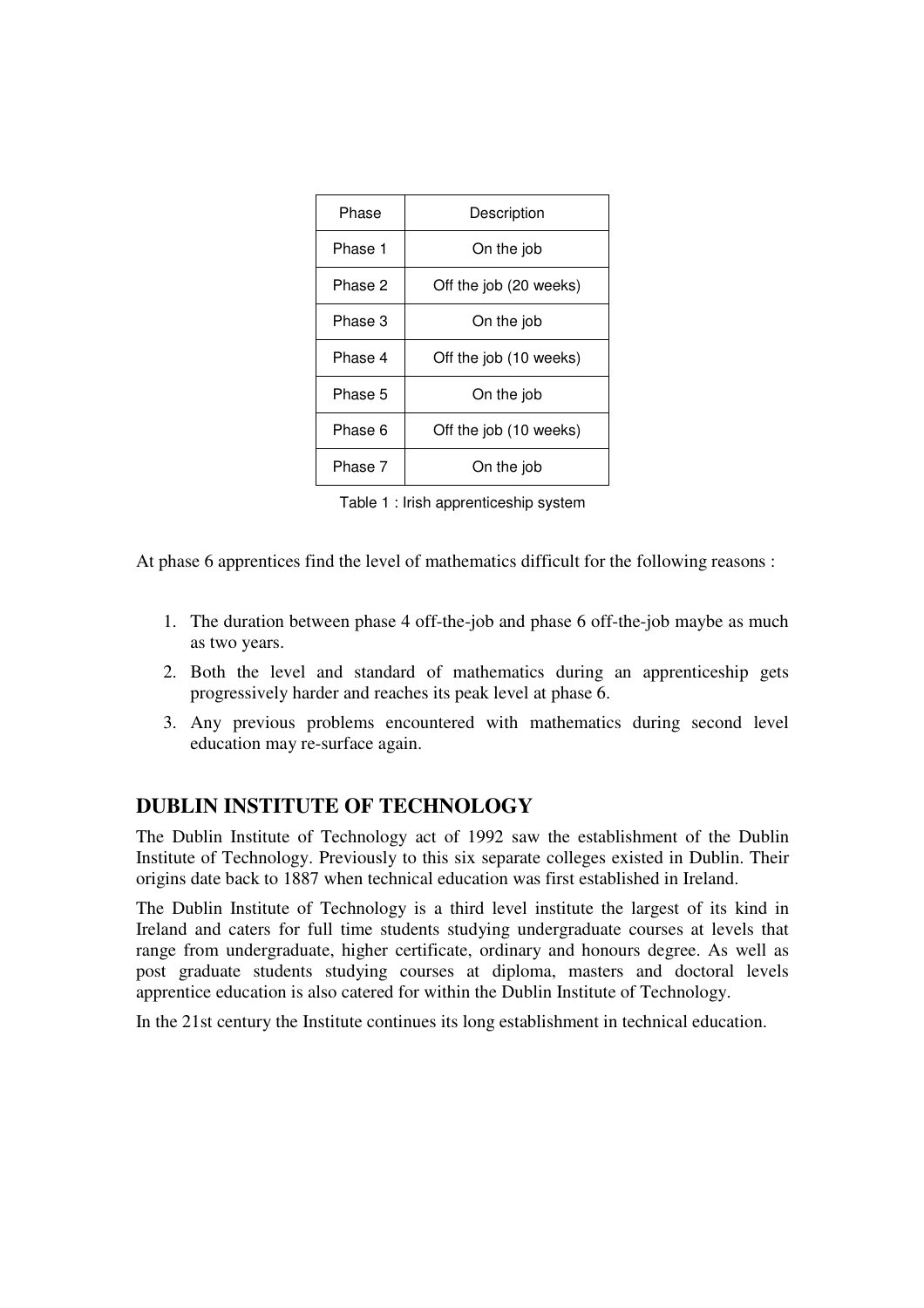# **IRISH APPRENTICESHIP MODEL**

In Ireland in order to become a recognized craftsperson an individual must complete an apprenticeship. FAS who are the national training authority in Ireland designate all trade areas under the scope of the statutory apprenticeship system. This system is organized by the Department of Education and Skills in co-operation with FAS, trades unions as well as employers. The certification and awarding body for apprenticeship in Ireland is FETAC (Further Education and Training Council).

The Irish apprenticeship system is modular based consisting of seven modules in total. Modules alternate between periods of both, off-the-job as well as on-the-job training. This system of apprenticeship has been in existence since the mid 1990s having succeeded the previous day release system.

The curriculum for each apprenticeship is designed to meet industry agreed pre-specified standards. The Irish apprenticeship system is both a classroom and workplace demand driven program that is aimed at providing as well as developing the skills of the apprentice in order to suffice the needs of industry.

# **LIGHT VEHICLE MECHANIC COURSE**

The course I teach on is entitled Light Vehicle Mechanic. I teach it at phase 6 level and it is ten weeks in duration including assessments. The content is a mix of 50% theory based classroom work and 50% workshop/lab work. The course requires apprentices to study six different modules as listed in table 2 below. At the end of the ten week period they will be assessed in these same areas.

| Module   | Module Title                |  |
|----------|-----------------------------|--|
| Module 1 | Petrol Engine Management    |  |
| Module 2 | Steering and Suspension     |  |
| Module 3 | <b>Braking Systems</b>      |  |
| Module 4 | <b>Transmission Systems</b> |  |
| Module 5 | <b>Body Electrics</b>       |  |
| Module 6 | Diesel Systems              |  |

Table 2 : Light vehicle mechanic course modules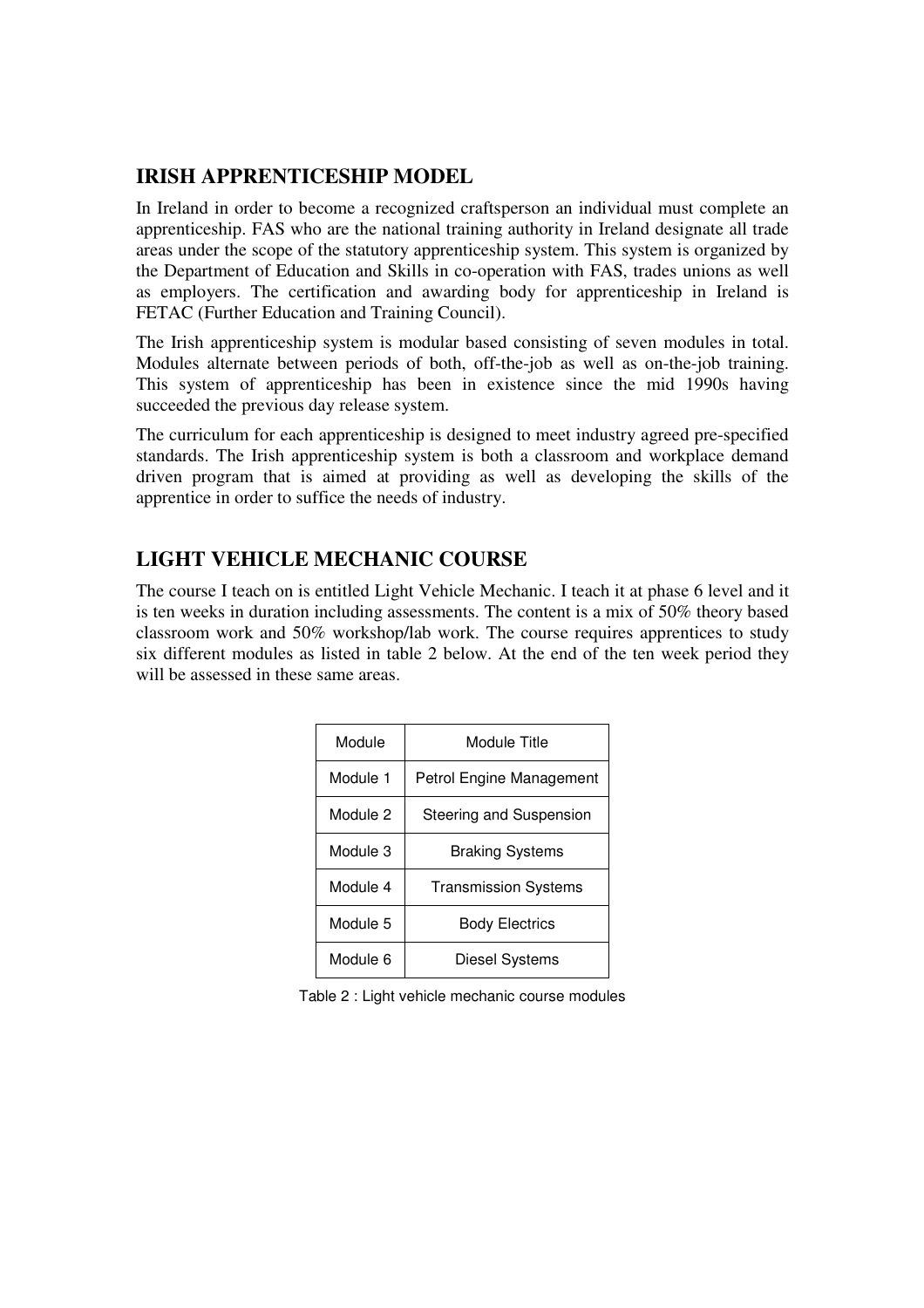# **TEST DESCRIPTION**

The online test is constructed from ten different sub areas of the course having a mathematical/calculation type content. A bank of questions has been generated and computer software generates at random one question from each sub area. As well as the online test a series of online course materials relating to the test topics have also been developed as an aid to students. These are available on request from the author. The online test has ten questions in total. Table 3 below lists the topics covered by the online test.

| Question | Topic                         |  |
|----------|-------------------------------|--|
| 1        | <b>Binary Numbers</b>         |  |
| 2        | <b>Specific Heat Capacity</b> |  |
| 3        | <b>Compression Ratios</b>     |  |
| 4        | <b>Gear Ratios</b>            |  |
| 5        | Percentages                   |  |
| 6        | <b>Adding Fractions</b>       |  |
| 7        | Ratios                        |  |
| 8        | Ohms Law                      |  |
| 9        | <b>Electrical Power</b>       |  |
| 10       | <b>Electrical Circuits</b>    |  |

Table 3 : Test question numbers and topics covered

See appendix below

# **TEST RESULTS**

The test result as presented in table 4 below. The table gives the topic associated with each question number and the results are displayed as a percentage of the number of students who got that particular question correct both on their first as well as their second attempt.

It may be observed from the table that there was a significant increase in the percentage of students who got the binary numbers question correct on their second attempt of the diagnostic test. At the first attempt 37.5% answered this question correctly, whereas all students correctly answered the question the second time that they sat the test. This is an increase of 62.5%.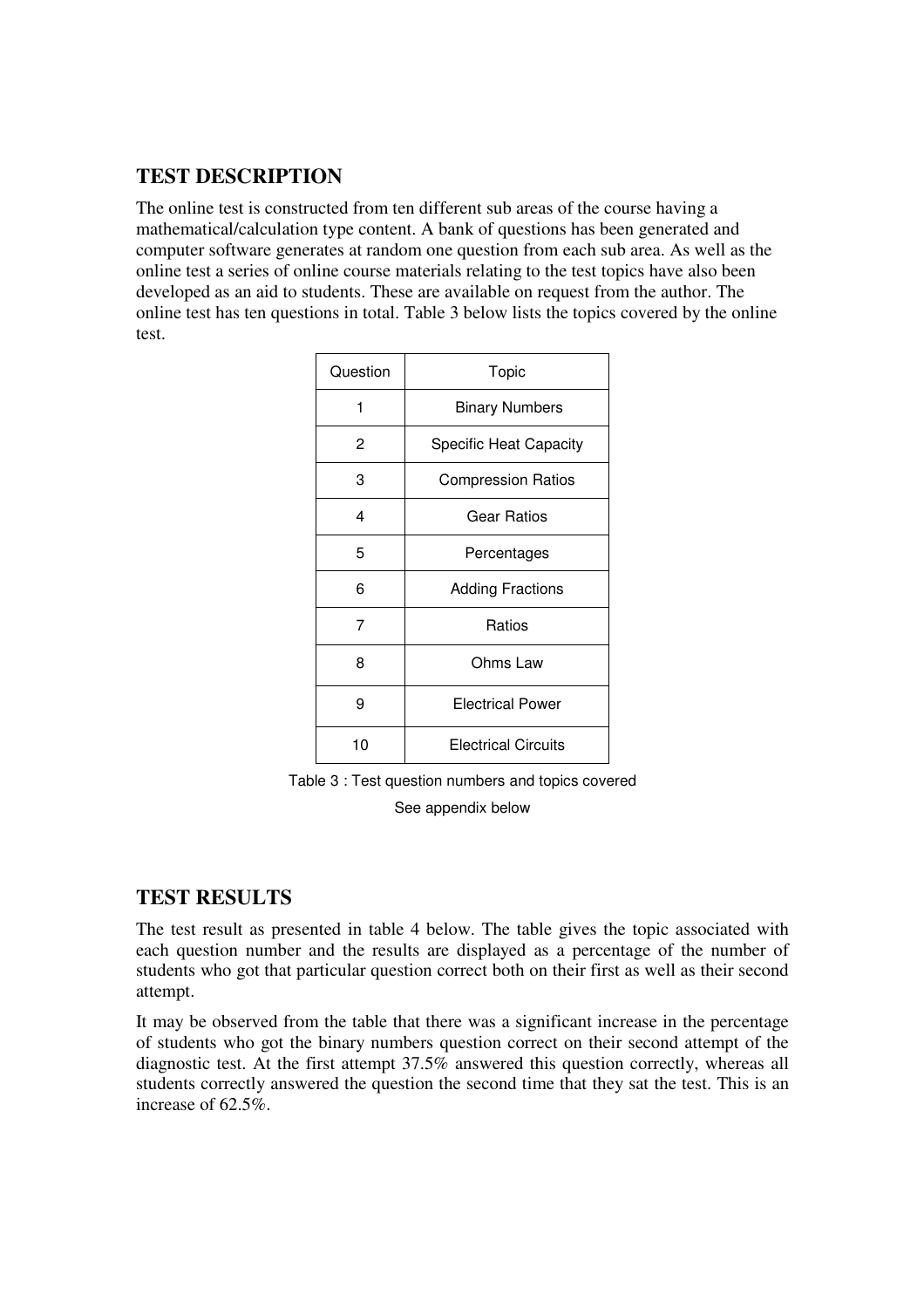In four other question areas (Percentages, Ratios, Ohms Law, Electrical Circuits) all students managed to pass the question on their second attempt. In only one area question 4 (Adding Fractions) was there no improvement. This would suggest that more work is required by the students in this area. The most difficult area of the test was question 2. The topic covered here is specific heat capacity. An improvement of only 12.5% was recorded here.

| Question       | Topic                           | % Correct<br>1st Attempt | % Correct<br>2nd Attempt |
|----------------|---------------------------------|--------------------------|--------------------------|
| 1              | <b>Binary</b><br><b>Numbers</b> | 37.5                     | 100                      |
| $\overline{c}$ | Specific Heat<br>Capacity       | 50                       | 62.5                     |
| 3              | Compression<br>Ratios           | 37.5                     | 75                       |
| $\overline{4}$ | Gear Ratios                     | 75                       | 87.5                     |
| 5              | Percentages                     | 75                       | 100                      |
| 6              | Adding<br>Fractions             | 62.5                     | 50                       |
| $\overline{7}$ | Ratios                          | 75                       | 100                      |
| 8              | Ohms Law                        | 87.5                     | 100                      |
| 9              | Electrical<br>Power             | 75                       | 75                       |
| 10             | Electrical<br><b>Circuits</b>   | 62.5                     | 100                      |

Table 4 : Test results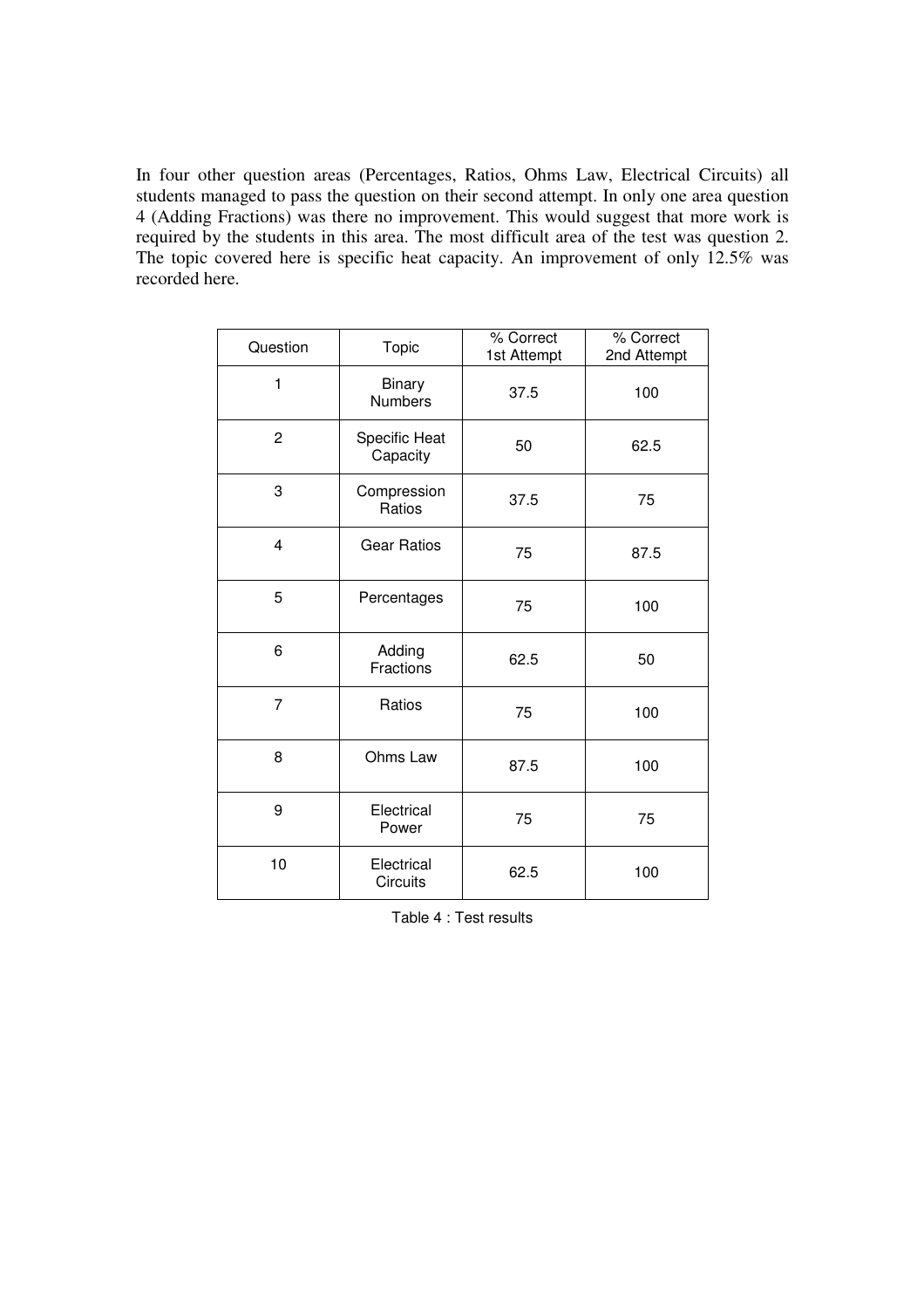# **STUDENT INDIVIDUAL RESULTS**

Table five below shows the test results of each individual student as a percentage of questions answered correctly on both first as well as second attempts. The results of six students improved the second time that they attempted the test. In only one case was there no improvement with that particular student obtaining the same percentage mark on both test attempts.

One student obtained a lower score on their second attempt, while one student scored 90% on their second attempt, this being an increase of 90% from an initial mark of zero on their first test encounter.

| Student | % Correct<br>1st Attempt | % Correct<br>2nd Attempt |
|---------|--------------------------|--------------------------|
| 1       | 70                       | 70                       |
| 2       | 90                       | 80                       |
| 3       | 70                       | 80                       |
| 4       | 50                       | 90                       |
| 5       | 80                       | 90                       |
| 6       | 0                        | 90                       |
| 7       | 70                       | 90                       |
| 8       | 80                       | 90                       |

Table 5 : Table of individual student results

#### **STATISTICAL ANALYSIS**

We performed two paired t-tests to see if the improvement in the individual student marks and the improvement per subject type was significant. The analysis can be seen below in table 6.

|                | <b>Individual Student</b><br>marks | <b>Individual topics</b> |
|----------------|------------------------------------|--------------------------|
| Average test 1 | 63.75                              | 63.75                    |
| Average test 2 | 85                                 | 85                       |
| T-test         | $p = 0.097$                        | $p = 0.012$              |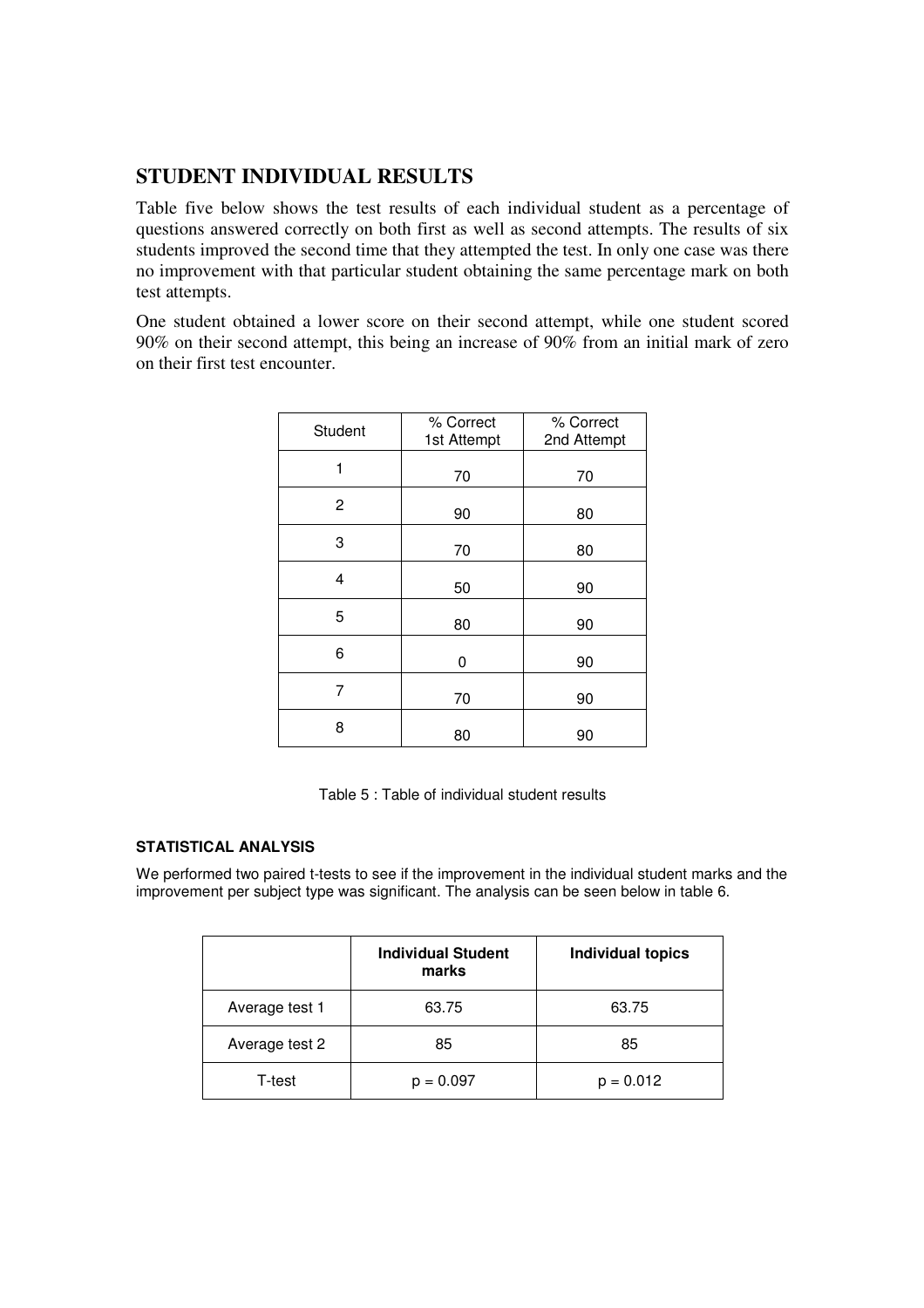#### Table 6 : Statistical analysis

We see that the improvement in the individual students is significant at  $p=0.097$  and the improvement in the individual subjects has a  $p=0.012$ 

# **CONCLUSION**

Mathematics is one of the subjects studied during second level education in Ireland. However it is not compulsory to hold a qualification in this subject in order to enter into an apprenticeship. This is more than often encountered as being a disadvantage by both apprentice students as well as their educators. The diagnostic test sat by a selection of motor mechanic apprentices studying the subject at phase 6 off-the-job level at the Dublin Institute of Technology highlights this fact.

By allowing students to sit the diagnostic test at the start of their period of off-the-job training and quickly understand the task facing them. By making the students aware that they will re-sit the diagnostic test towards the later stage of their course allows them a period of time to prepare for this second test. By having access to a series of accompanying on-line training resources students are more prepared for the test the second time round.

When students were presented with both sets of test results they were then in a position to review their progress. An improvement in most of the topics covered by the diagnostic test was made apparent after the test was sat at the second time with the exception of the question relating to adding fractions. This highlights that more work is required in this area.

In order to improve mathematical skills in motor mechanic apprentices the diagnostic test could be made a fully integrated part of the syllabus and the marks obtained by test participants made part of their overall course results. However the main difficulty with the implementation of a diagnostic test is that FAS the national training authority in Ireland are the primary providers for apprentice education in Ireland, whereas Institutes of Technology including the Dublin Institute of Technology are classed as secondary providers. However even in the current model of apprenticeship with no credit allocated for a diagnostic test we see a significant improvement.

### **REFERENCES**

Improving core mathematical skills in engineering undergraduates

M. Carr, B. Bowe & E. Ni Fhloinn 15th SEFI MWG, Wismar 2010

Opening Windows on mathematics and statistics

M. Carr & E. Ni Fhloinn Open University, Milton Keynes September 2009

State Examination Commission (SEC). The Leaving Certificate Programme September 2009

J. Cleary Diagnostic testing an evaluation 2007

Doing as Learning : "Its not like maths at school here its to do with what you're doing"

J. Britan, S. Grief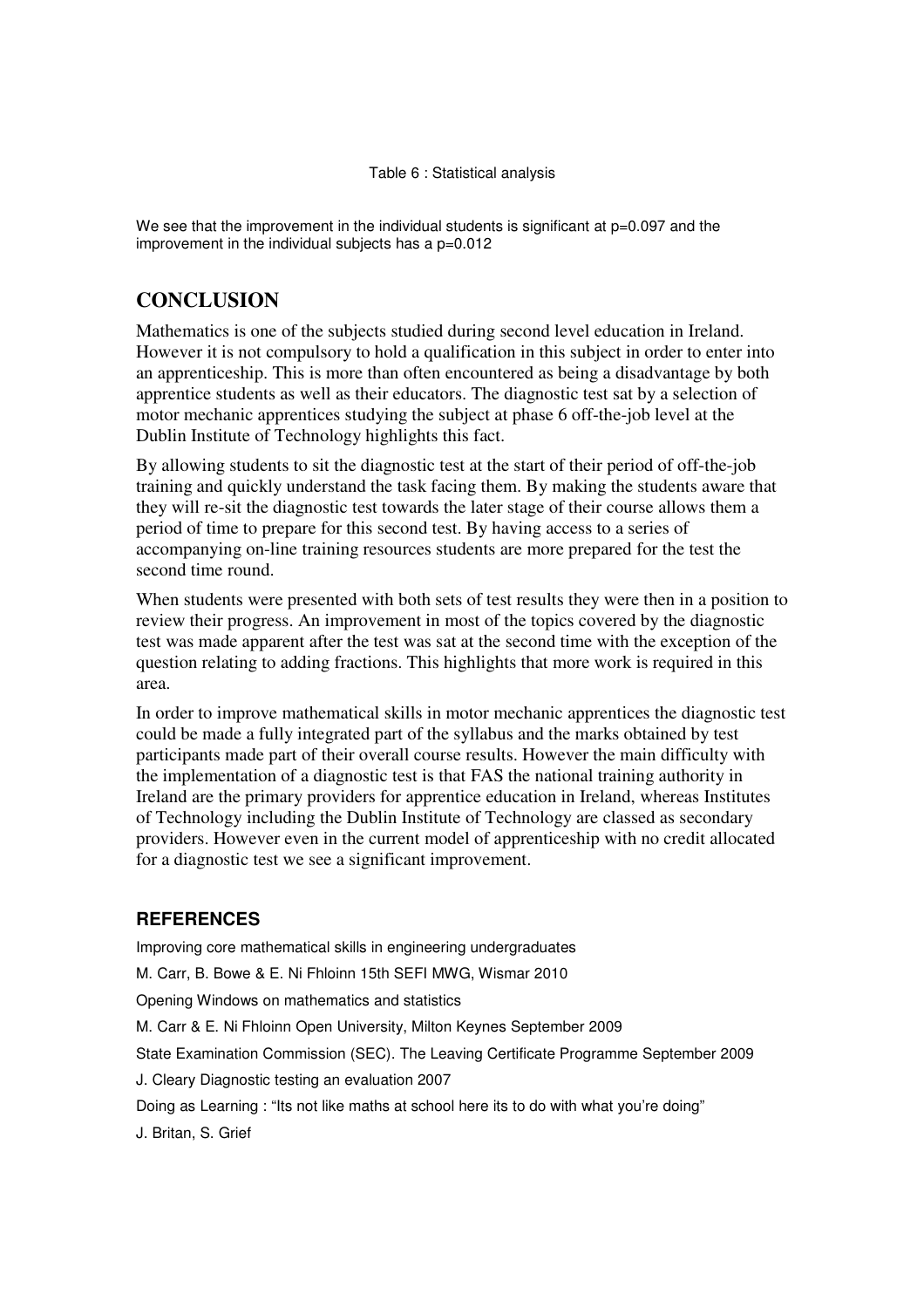Learning and Skills Development Agency Adapted PBL practical exercise : benefits for apprentices December 2012 A. Monks Institute of Technology Carlow www.fas.ie www.fetac.ie www.dit.ie

### **APPENDIX**

Question 1

Indicate from the options listed below the correct answer to the following question :

Binary number 110 converted into decimal is :

 $A = 2$  $B = 4$  $C = 6$  $D = 8$ 

Question 2

Indicate from the options listed below the correct answer to the following question :

The water pump of a certain engine cooling system circulates coolant at a rate of 15 litres per minute. The inlet temperature at the cooling system radiator is 97ºC and the outlet temperature at the cooling system radiator is 85ºC. Calculate the amount of heat energy passed to the coolant in one minute ?

Assume 1 litre of coolant  $= 1$  Kg

Take specific heat capacity for coolant as 4200 J/Kg <sup>o</sup>C

**Note** 

You should use the formula provided below.

Energy = Mass x Temperature Change x Specific Heat Capacity

 $A = 756000$  KJ  $B = 75600 J$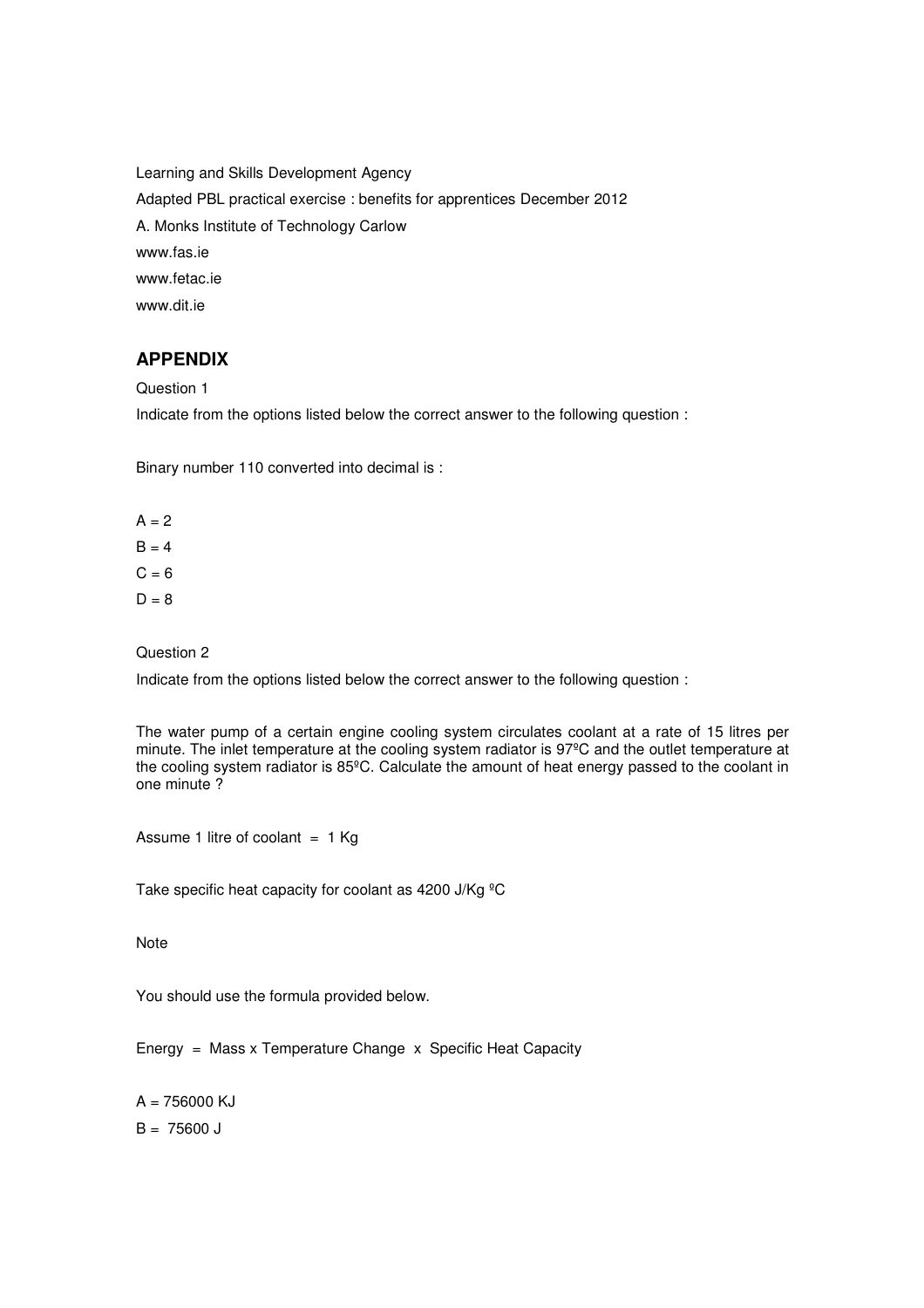$C = 756 J$  $D = 756$  KJ

Question 3

Indicate from the options listed below the correct answer to the following question :

Calculate the compression ratio of an engine using the following information in order to calculate your answer :

22  $\pi = 7$  Bore = 10.5 cm Stroke = 10 cm

combustion chamber clearance volume =  $39.775$  cm<sup>3</sup>

 $A = 21.7 : 1$  $B = 22.7 : 1$  $C = 12.7 : 1$  $D = 14.7 : 1$ 

#### Question 4

Indicate from the options listed below the correct answer to the following question :

If the crown wheel rotates at a speed of 185 rpm and the outer half shaft rotates at a speed of 191 rpm, what is the speed of the inner half shaft ?

 $A = 179$  rpm  $B = 189$  rpm  $C = 199$  rpm

 $D = 191$  rpm

Question 5

In a sample of components 2.3% were rejected. If a total of 46 are rejected, the number in each batch is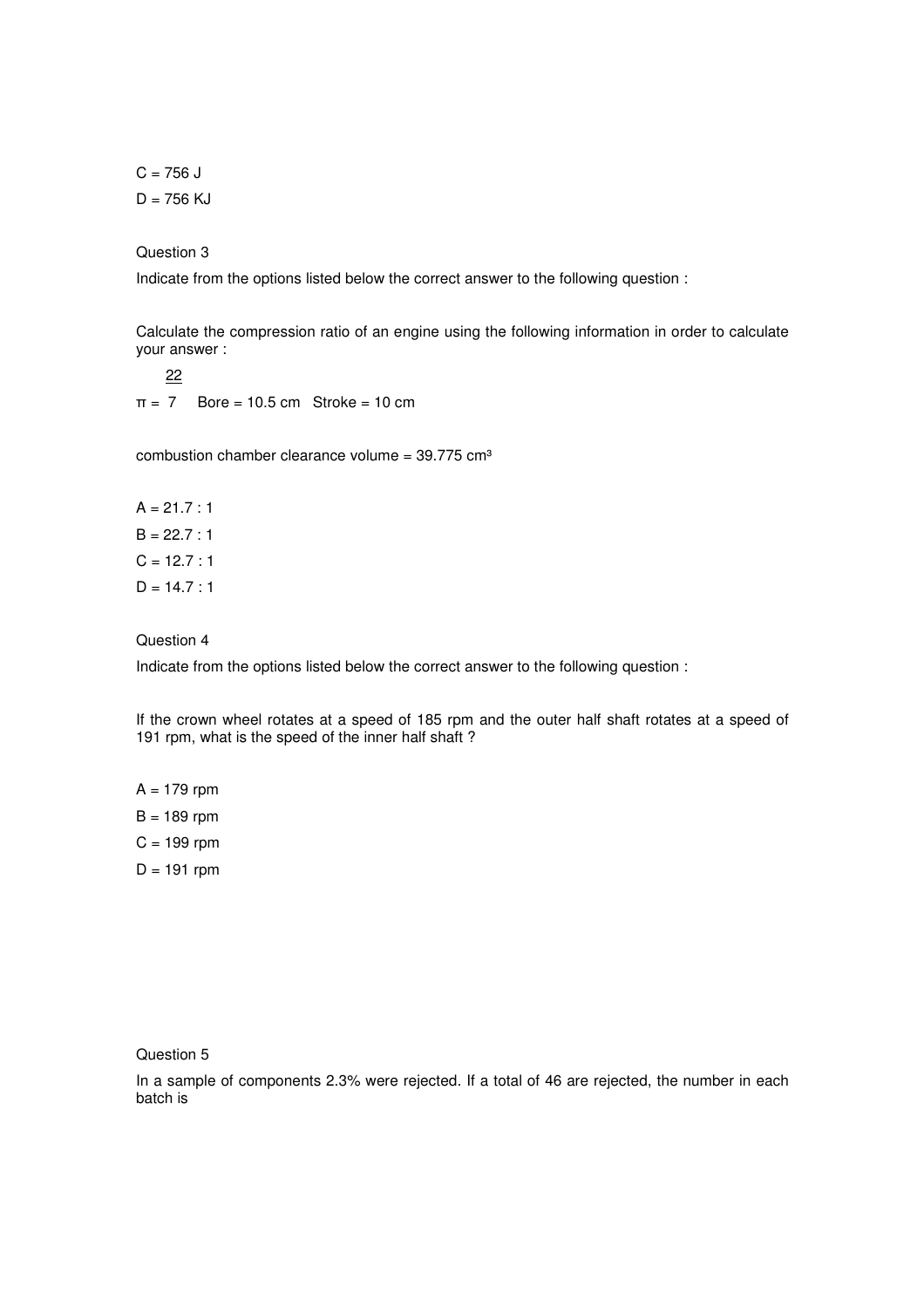$A = 460$  $B = 2000$  $C = 20$ 

 $D = 200$ 

Question 6

Is  $1/2 + 2/3$  equal to

 $A = 7/6$ 

 $B = 6/7$ 

 $C = 3/7$ 

 $D = 3/6$ 

#### Question 7

An alloy contains copper, zinc and nickel in the ratio 2 : 3 : 5. The mass of zinc in 20 kg of the alloy is

 $A = 5$  kg

 $B = 6$  kg

 $C = 8$  kg

 $D = 7$  kg

#### Question 8

If a circuit is supplied by 14.4 volts has a resistance of 4 ohms is the current flow :

 $A = 4$  amps

 $B = 0.36$  amps

 $C = 36$  amps

 $D = 3.6$  amps

Question 9

If a glow plug draws 18 amps when first switched on and its resistance is 0.75 ohms how much power will it consume :

 $A = 243$  watts

 $B = 24.3$  watts

 $C = 2.43$  watts

 $D = 2430$  watts